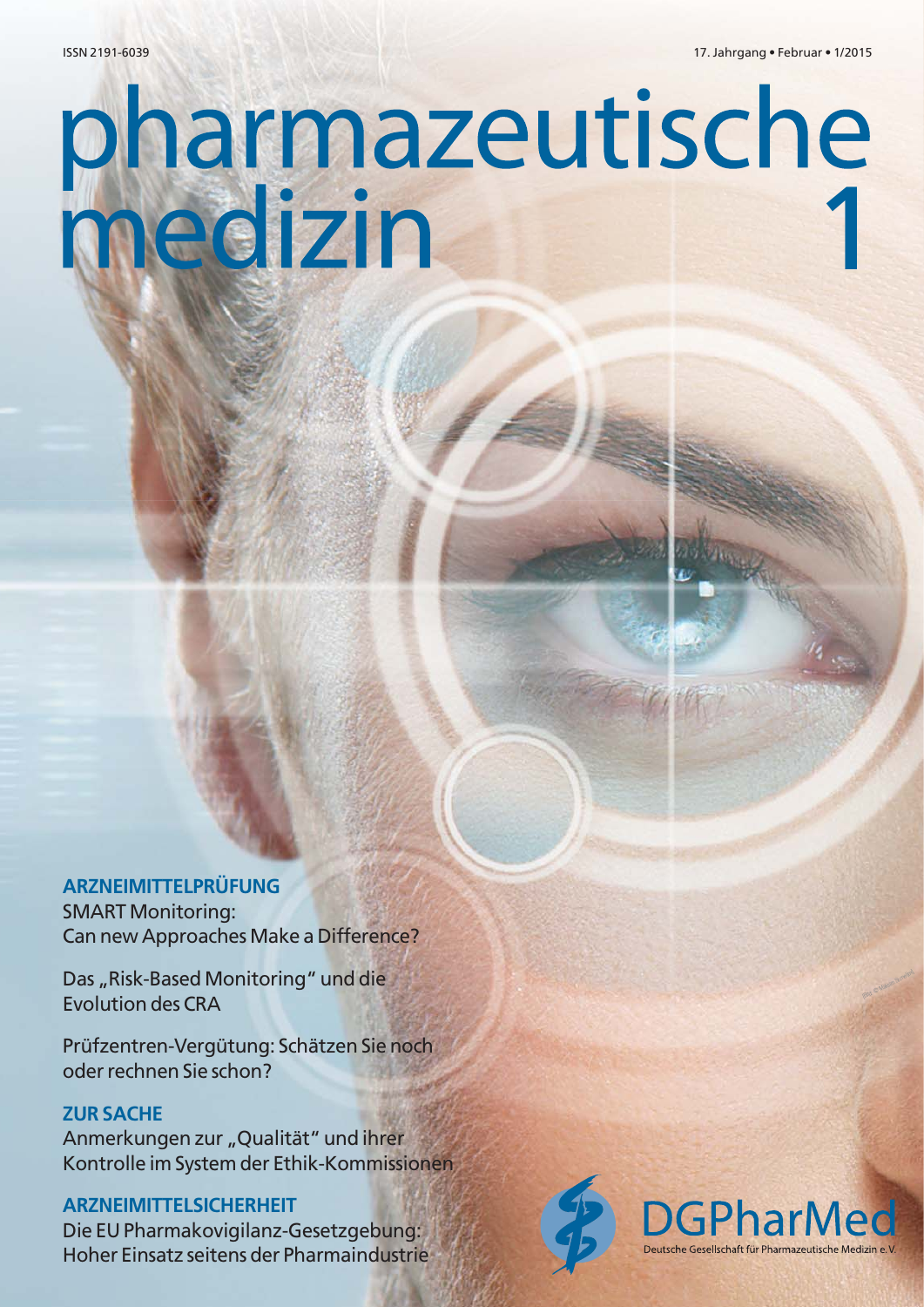How to Improve the Effectiveness of Site Monitoring Practices

# **SMART Monitoring:<br>Can new Approaches** Make a Difference?

Make a Difference? **Depending on your role in the organization you may have been confronted with the topic of "Risk-based Monitoring", "Fit for Purpose Monitoring", "Targeted Monitoring" or some other permutations of the same basic theme in one context or another. You may be wondering what's all the fuss about or you may even have been tasked with the goal of setting up a new monitoring approach at your organization. In either case, this article has something of interest for you as it is a practical guide which explains how one can successfully improve the effectiveness of one's current site monitoring practices and ultimately the quality of work done at clinical trial sites. The article provides an overview of traditional monitoring practices and a new monitoring initiative in the pharmaceutical industry. Additionally it lays the foundation for a SMART Monitoring approach and provides advice on enabling technology.**

| Randy Ramin-Wright, Clinerion Ltd., Basel, Switzerland

#### **Traditional Site Monitoring**

Site monitoring during a clinical trial has traditionally been conducted in a rather rigid albeit comprehensive manner. The rigidity stems from the "one-size fits all" monitoring approach that has been frequently applied to sites contributing to a clinical trial. For example, a study monitoring plan consisting of visit frequency and a comprehensive visit activity plan once fixed is traditionally not systematically adapted based on events or particular problems that arise in the course of a study. Instead the monitoring plan tends to be strictly followed as it is believed that total quality control will result in better data quality. For site monitoring visits, this quality control activity has been typically dominated by Source Data Verification (SDV). As indicated in the TransCelerate Risk-Based Monitoring Methodology Position Paper [1] the traditional approach and the associated high level of SDV generally does not result in improved quality but nonetheless

retains its high level of cost without the anticipated benefits.

# **New Monitoring Initiative**

As a result, the pharmaceutical industry has begun to join forces and forged a new alliance under the umbrella of Transcelerate Biopharma Inc. in which a number of new initiatives "focused on the shared goals of increasing quality, patient safety and accelerating development timelines"

*Simplicity is the ultimate sophistication.* LEONARDO DA VINCI – POLYMATH (1452–1519)

[2] have been started. In particular, there is an initiative focused on the improvement of site monitoring practices. This is their Risk-based Monitoring initiative that aims to develop a standard framework and approach to Risk-based Monitoring that is piloted within industry and vetted by regulators.

# **SMART Monitoring**

The term SMART is an acronym that encapsulates the key success factors which contribute to an effective clinical monitoring strategy. The acronym stands for:

- 1. Simplicity
- 2. Metrics
- 3. Adaptive
- 4. Risk-based
- 5. Technology

These factors underlie the SMART Monitoring approach and will be described in turn to illustrate their role in facilitating the overall approach.

However, before we turn to these success factors, let us consider the clinical trial landscape more broadly. The objective of improving the quality of clinical operations at the investigator sites is part of higher ordered operational goals of managing and con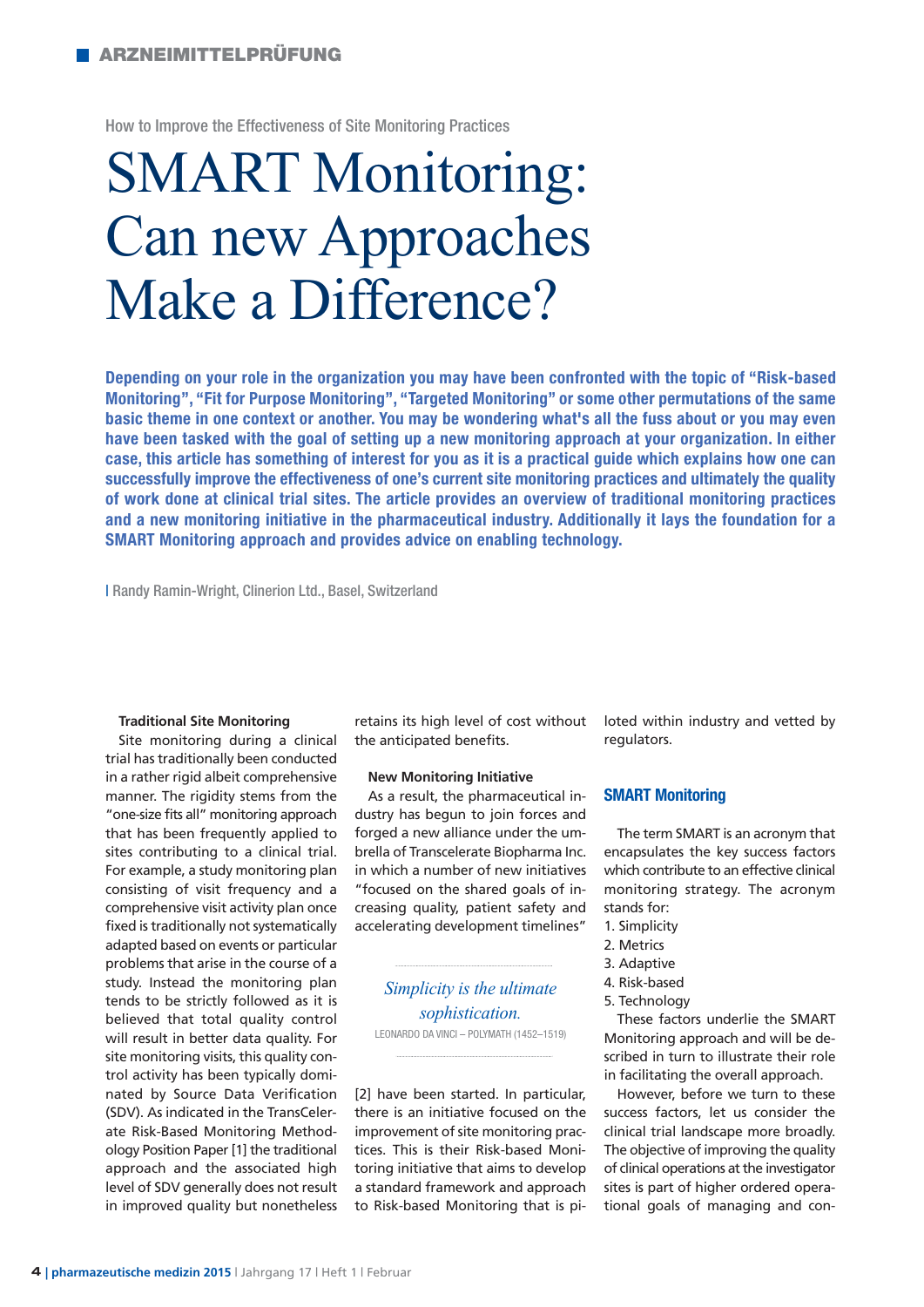trolling the quality of patient safety and data integrity within clinical trials. These goals are paramount and are the light posts that should guide all clinical trial activities.

Given the clear focus on and illumination of the primary clinical objectives of patient safety and data integrity, the question arises as to how one achieves these objectives. This is the overall challenge and an effective response is by applying a systematic process for the assessment, control and communication of risks that may affect the quality of patient safety and data integrity. Such a systematic process is described in the International Conference on Harmonisation (ICH) guidance paper Quality Risk Management Q9 [3]. This Quality Risk Management (QRM) process is applicable to the entire clinical development process. As such a risk-based approach to clinical monitoring falls under its purview as well. Please bear this in mind as we turn our attention to SMART Monitoring and those factors that are key to its success.

# **1. Simplicity**

Simplicity is often overlooked when one heads down the path of an initiative with grand goals and prospects. This is typically to the detriment of those individuals or teams that do not consider the merits of a simpler solution or approach over one that is more sophisticated and has perhaps more bells and whistles.



Figure 1: Adaptive Monitoring

As Leonardo da Vinci once said: "Simplicity is the ultimate sophistication." Leonardo being a genius in the fields of art and engineering has some words of wisdom that are worth heeding.

The daily work life of a study manager and Clinical Research Associate (CRA) within clinical operations is fastpaced, often geographically dispersed, multicultural, regulated from within and without, driven by deadlines, dependent on cooperation and in a word: complex. These realities coupled with the objective of delivering high quality study data and maintaining high patient safety standards are a

recipe for failure if quality management and control practices of the right kind are not executed. Given this inherent complexity and these ambitious goals, the study management team needs to execute simple but effective procedures while wielding specialized tools to address the issues that confront them.

# **2. Metrics**

Monitoring is a control mechanism for assuring that certain quality levels are maintained. As described above, the primary objective for clinical trials is to maintain high quality regarding Patient Safety and Data Integrity. In

#### ANZEIGE



# **Flexibel und zuverlässig:**

Freiberufliche Monitore, Projektleiter, Study Nurses, Auditoren, Medical Reviewer, Regulatory Affairs Mitarbeiter

Riesiger Pool mit mehr als 300 erfahrenen freelance CRAs Schnelle Verfügbarkeit in allen Regionen Deutschlands Regelmäßige Schulung und Weiterbildung der Mitarbeiter

**Besuchen Sie uns auf unserem Stand am 19./20. 3. 2015 beim DGPharMed Kongress in Berlin.**

**IONITORING** 

#### **FORSCHUNG** email office@monitoring-services.de **MONITORING SERVICES GmbH** Kühbachstraße 9 I 81543 München phone +49 (0)89-44 22 98 99 fax +49 (0)89-45 86 75 35

IHRE PERSONALAGENTUR FÜR FREIE MITARBEITER IN DER KLINISCHEN FORSCHUNG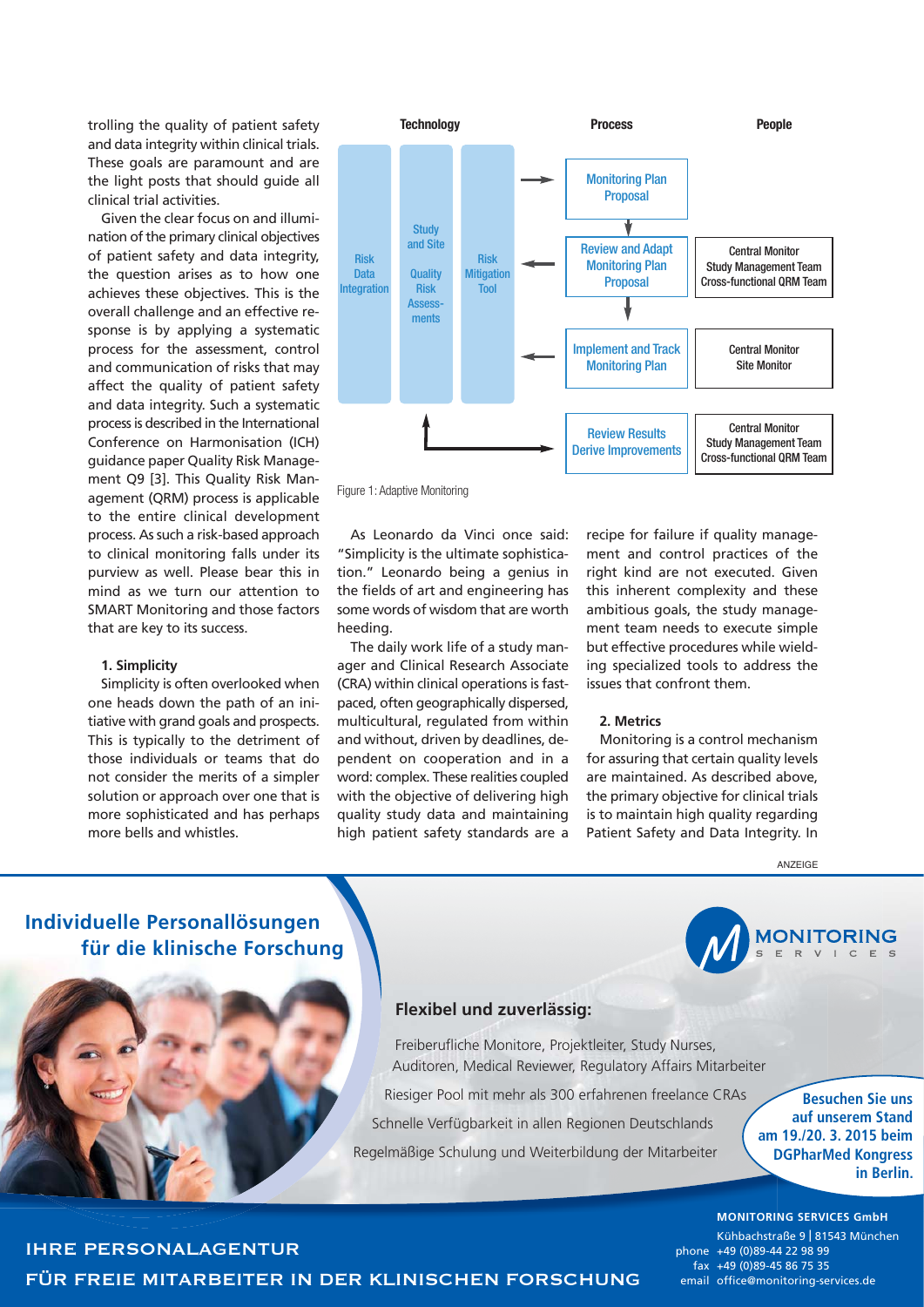# **ARZNEIMITTELPRÜFUNG**



Figure 2: Risk Calculation Model

order for monitoring to be effective there must be a reliable means to systematically identify and measure threats to the quality as well as means to control these threats.

In order to determine the extent to which quality is threatened, a systematic evaluation of the underlying process, with respect to risk, needs to be carried out.

Failure Mode Effects Analysis (FMEA) is a methodology that is well suited for this task as it provides a standardized method to derive ways in which a process can fail, determine the impact of each such failure as well as its likelihood and how well the threat of failure can be detected. Impact, Likelihood and Detectability are factors that contribute to the determination of the overall quality threat exposure for each potential failure mode. In order to determine the level of threat, in the course of a Failure Mode Effects Analysis as it is applied in QRM, corresponding metrics are defined and their relative contributions are mapped to the Impact, Likelihood and Detectability factors. Additionally, the failure modes are mapped to Patient Safety and Data Integrity.

The most effective way to assess the threat to quality is to define metrics that are data driven and as such are objectively determined. For example, an indicator of a threat to patient safety is the Early Patient Termination rate as this is an indicator for possible inadequate site management, safety management, lack of protocol adherence and investigator oversight. In order to evaluate the level of threat to patient safety, data would have to be collected, such as number of patients enrolled at a site and number of early terminations at site among other data.

Naturally, in order to determine the actual extent of quality threat exposure a set of metrics is required.

### **3. Adaptive**

"Intelligence is the ability to adapt to change." This insight, made by the cosmologist Stephen Hawking, is fitting to the concept of SMART Monitoring as the monitoring approach earns its name primarily due to its adaptive nature.

SMART Monitoring is smart as it provides dynamic decision support for the allocation of monitoring re-

*Intelligence is the ability to adapt to change.* STEVEN HAWKING – COSMOLOGIST (\*1942)

sources that facilitates an adaptive data-driven approach to monitoring. As the input data for the calculation of metrics vary over time, then the output of the calculation is a dynamic quality threat assessment that provides the study management team with decision support whose advice varies, i.e. is adapted with each threat assessment. With this type of input the study management team is empowered with the information it requires in order to adapt the monitoring plan according to the current assessment. Moreover, the specificity of the metrics enables the study management team to direct resources to particular sites and focus on particular concerns that are indicated by the individual metrics that happen to exceed their corresponding quality threshold.

When assessments of quality threats are carried out regularly, then identification of temporal trends becomes possible and can be used as evidence to validate that actions taken have yielded particular results such as improvements in protocol compliance or patient retention. It is the maintenance of this type of communication feedback loop in the context of an interdisciplinary QRM core-team that enables a study management team to achieve local study-specific improvements and a central monitoring team to achieve program-wide, regional and more globally beneficial adaptations.

The diagram in figure 1 illustrates the adaptive monitoring process. It highlights how technology supports the process by generating a monitoring plan proposal that is reviewed by the cross-functional QRM team which carries out root cause analyses of risk signals, considers appropriate responses and then adapts the monitoring plan and other functional plans as appropriate. These adjustments to the plan are recorded in the risk mitigation tool and then the workflow continues by having the central and site monitors implement the adapted plan.

# **4. Risk-based**

A risk-based approach to monitoring is key to successful monitoring as it provides clinical development the means to allocate its limited personnel resources in an optimal way. The risk signals are like torches that illuminate the various threats to clinical trial quality. They help clinical development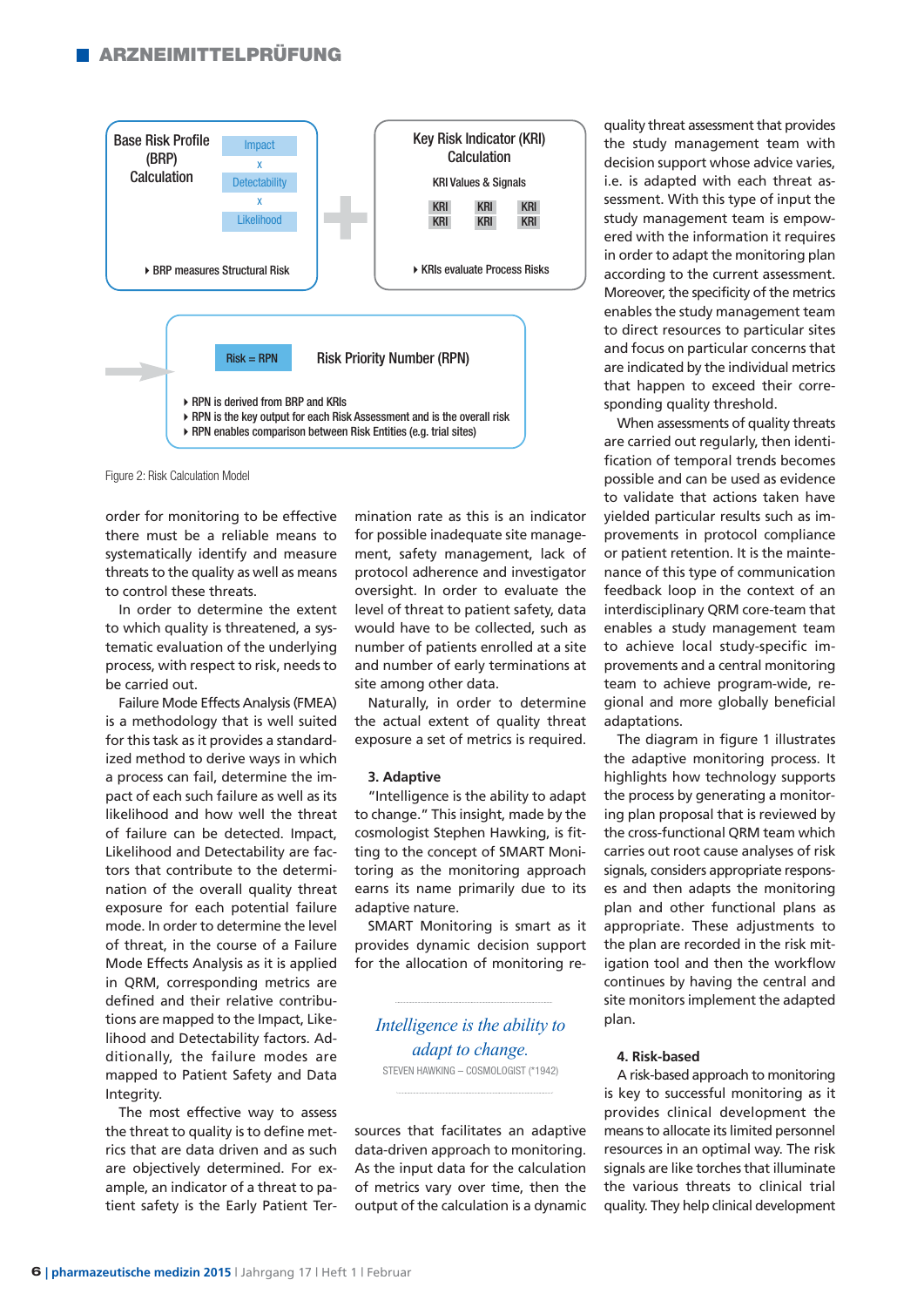staff successfully navigate the vast and rough seas on the way to dossier submission of the patient data at the end of the long and arduous journey during a clinical trial.

As the investigator sites are the islands of productivity that power the drive toward a successful market approval of an Investigational Medicinal Product (IMP), they need sufficient protection from the threats to patient safety and data integrity. The investigator sites are usually geographically dispersed throughout the globe within various countries with various regulations.

A successful study manager is the captain who leads his crew of central and site monitors such that threats to investigator site operations are kept at bay to avoid the onset of site quality degradation or at least minimizes the impact of these threats by judicious allocation of monitors and associated task assignments.

The risk assessment is the instrument that provides the study manager with

regular threat forecasts throughout the population of investigator sites. The risk assessment is both a compass and a seismograph providing the study manager with both coordinates and magnitude of expected seismic activity within the island complex of investigator sites. With this information, the study manager is able to give the command and launch monitoring visits with site monitors or provide remote support to the investigator sites with a crew of central monitors.

The risk assessment provides the study manager with an assessment of both structural and process risks.

Structural risks are the risks of an entity that are inherent in it. For example, in the case of an investigator site, its experience level in a particular therapeutic area or knowledge and skills executing GCP studies are examples of structural risks that should be considered when engaging in Riskbased Monitoring as it is imperative to understand the baseline of risk

that one is exposed to before selecting or working with a site.

Process risks are those risks that one is exposed to when clinical operations are under way. Examples of these are: the number of protocol violations and number of early patient terminations. During the course of the study these types of events take place and the extent that they occur and the context in which they occur determine their contribution to the overall risk exposure.

The overall risk of an entity is derived from both the structural and process risk factors. The overall risk is also referred to as the Risk Priority Number as it provides a risk-based means to prioritize resources. The diagram in figure 2 illustrates the three primary risk metrics that should be included and calculated in all risk assessments.

The particular risk factors and their respective contribution to the overall risk of an entity such as a trial site are derived in a standardized and reliable

ANZEIGE



**definitional different in the control of the control of the control of the control of the control of the control of the control of the control of the control of the control of the control of the control of the control of**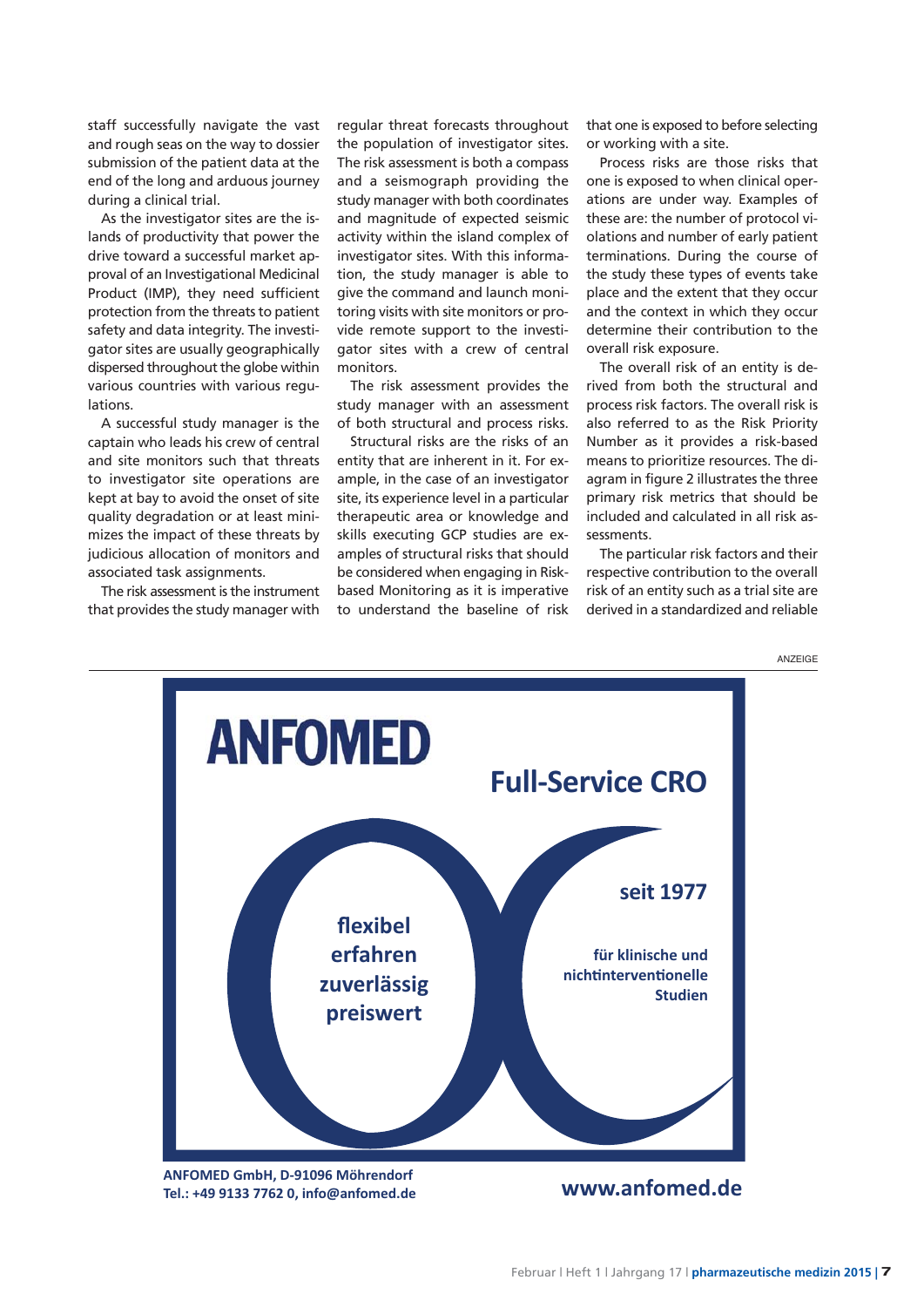way by applying a risk evaluation methodology such as Failure Modes Effects Analysis (FMEA). This standardized method empowers clinical operations personnel with the techniques to systematically identify and quantify risks and thereby enable them to effectively keep patients safe during a clinical trial and ensure that study data integrity is maintained at a high level of quality.

# **5. Technology**

An integrated technology is essential to the overall success of an effective monitoring approach as SMART Monitoring is data driven and the data that needs to be leveraged is stored throughout the globe, in multiple databases both within the sponsor organization as well as external to it – for example, at the various investigator sites, central labs and at the **CROs** 

In general, technology is needed in order to automate the Quality Risk Management process described in the ICH Quality Risk Management (Q9) guideline [3]. In other words, the technology needed for SMART Monitoring will be required to support and automate the five activities depicted in the following diagram of figure 3.

Please note that the ICH Q9 process as illustrated above is both an iterative and adaptive process. After each risk assessment, results are reported so that they can be analyzed by a crossfunctional team and the risk signals

*Quality is not an act, it is a habit.* ARISTOTLE – PHILOSOPHER (348–322 V. CHR.)

are considered in the context of the various functional areas. The conclusions of these analyses drive the adaptations of the various functional plans. These plans and their corresponding interventions are implemented and tracked. This process is repeated with each successive risk assessment. Peri-



odically the results of the risk assessments and risk control measures are reviewed from multiple perspectives in order to derive new opportunities to improve the underlying business processes that are not necessarily study specific but perhaps geographic or therapeutic area specific.

# **Data Integration**

Due to the broad number and types of risk data sources (Clinical Trials Management System – CTMS, Electronic Data Capture – EDC, Safety Systems etc.) and the quantity of data, a suitable technology is needed to integrate these data in a scalable, efficient and reliable manner. This is typically done with so-called ETL systems that Extract data (E) from source systems, Transform (T) the extracted data and then Load (L) (ETL – Extract Transform Load) it usually into some central repository such as a clinical data warehouse. After the data is integrated in a central repository new application opportunities arise such as risk assessments. These are generally executed according to a predefined schedule.

An alternative data integration approach is to implement a Service Oriented Architecture (SOA) in which web services are published within a network to facilitate the transport of data from source to target systems. A push-mechanism is recommended in which the source systems push, i.e. send their data to a web service which is able to transport the data either to the central data repository or directly to the SMART Monitoring technology. In either case, there is a decoupling of heterogeneous source systems from the target system. One benefit of the SOA approach is its wide applicability. The data source systems can change but the gateway into the target system remains stable in terms of structure as well as technology independence.

# **Risk Calculation**

If monitoring is considered in a broad sense, for example in the sense of quality control of risk entities, then one needs a risk calculation model that is generic but can be flexibly applied to the various risk areas within clinical development. Given this starting point an important requirement